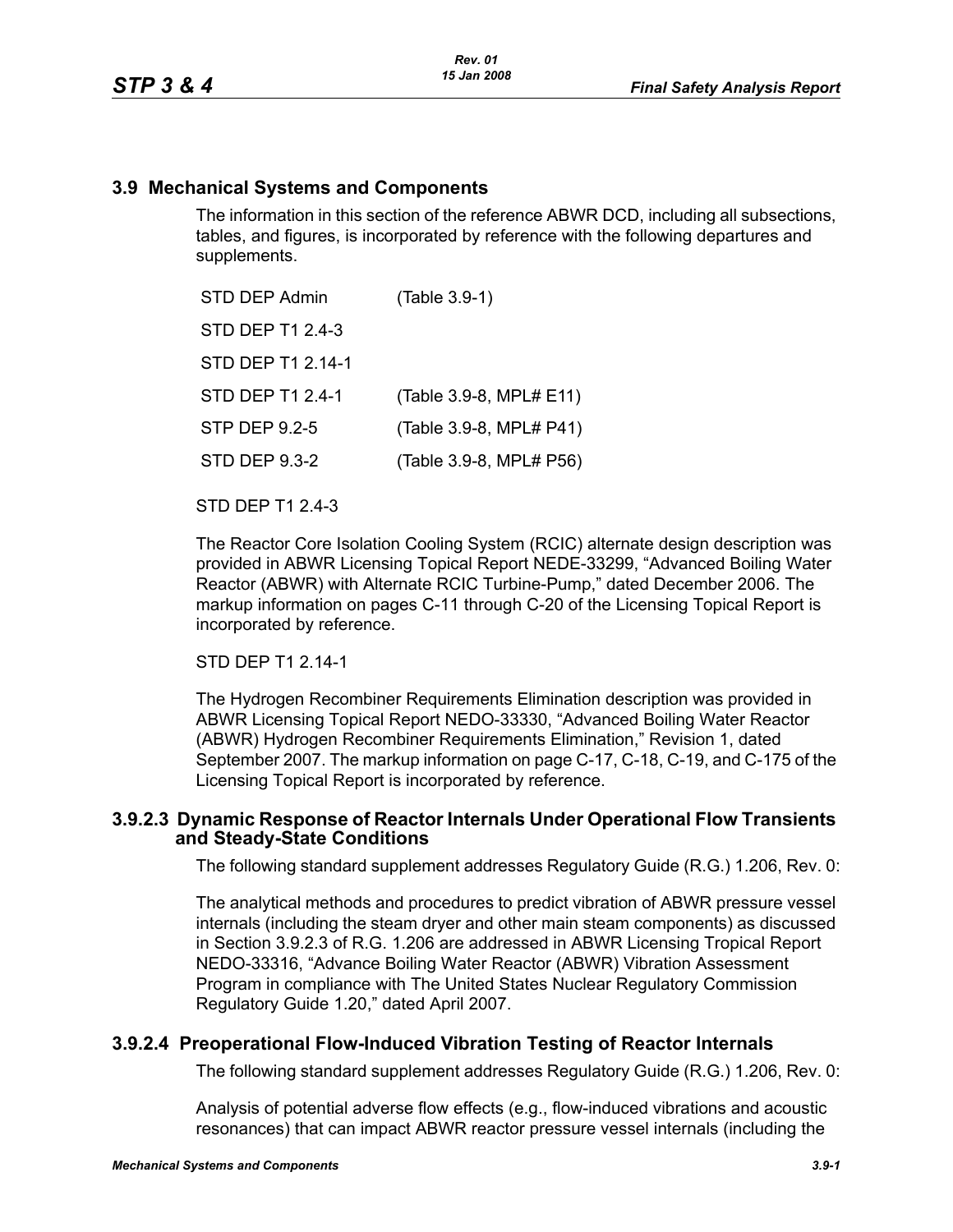steam dryer and other Main Steam System components) as discussed in Sections 3.9.2.4 of R.G. 1.206 are addressed in ABWR Licensing Topical Report NEDO-33316, "Advance Boiling Water Reactor (ABWR) Vibration Assessment Program in compliance with The United States Nuclear Regulatory Commission Regulatory Guide 1.20," dated April 2007.

#### **3.9.2.6 Correlations of Reactor Internals Vibration Tests with the Analytical Results**

The following standard supplement addresses Regulatory Guide (R.G.) 1.206, Rev. 0:

The details of the test program to correlate the test measurements with the analytically predicted flow-induced dynamic response of the ABWR reactor internals (including steam dryers and other Main Steam System components) as discussed in Section 3.9.2.6 of R.G. 1.206 are addressed in ABWR Licensing Topical Report NEDO-33316, "Advance Boiling Water Reactor (ABWR) Vibration Assessment Program in compliance with The United States Nuclear Regulatory Commission Regulatory Guide 1.20," dated April 2007.

#### **3.9.3.4.2 Reactor Pressure Vessel Support Skirt**

STD DEP Admin

Replace the following equasion equation (3.9-1)

 $\mathbf I$ 

 $\mathbf I$ 

$$
\left(\frac{\mathsf{P}}{\mathsf{P}_{crit}}\right) + \left(\frac{\mathsf{q}}{\mathsf{q}_{crit}}\right) + \left(\frac{\tau}{\tau_{crit}}\right) < \left(\frac{1}{S.F}\right)
$$

with

$$
\left(\frac{P}{P_{\text{crit}}}\right) + \left(\frac{q}{q_{\text{crit}}}\right) + \left(\frac{\tau}{\tau_{\text{crit}}}\right)^2 < \left(\frac{1}{S.F.}\right)
$$

## **3.9.6 Testing of Pumps and Valves**

STD DEP Admin

The following change is made in the 3rd sentence of the 2nd paragraph of this subsection.

*For example, the periodic leak testing of the reactor coolant pressure isolation valves (See Appendix 3M for design changes made to prevent intersystem LOCAs) in Table 3.9-9 will be performed in accordance with Chapter 16 Surveillance Requirement SR 3.6.1.5.10* 3.4.4.1*.*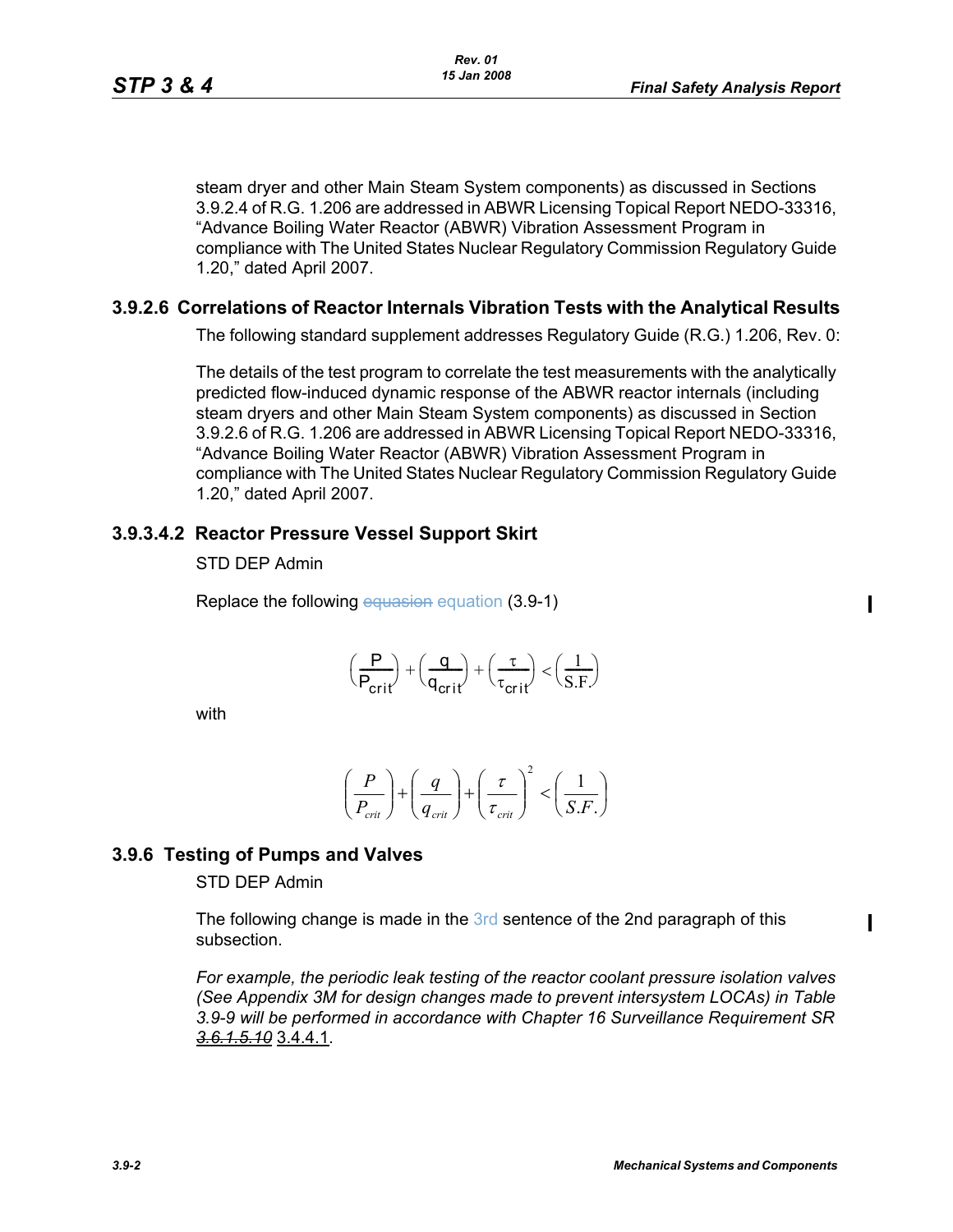# **3.9.7 COL License Information**

#### **3.9.7.1 Reactor Internals Vibration Analysis, Measurement and Inspection Program**

The following standard supplement addresses COL License Information Item 3.27.

LTR NEDO-33316 addresses the ABWR Vibration Assessment Program in compliance with NRC Regulatory Guide 1.20. The plant specific information will provide assessment results in accordance with the applicable portion of position C.3 of Regulatory Guide 1.20 for non-prototype internals. The plant specific information will be available for review following preoperational and initial start up testing. (COM 3.9-1)

## **3.9.7.2 ASME Class 2 or 3 or Quality Group D Components with 60-Year Design Life**

The following standard supplement addresses COL License Information Item 3.28.

The ASME Class 2 or 3 or Quality Group D components that are subjected to cyclic loadings, including operating vibration loads and thermal transients effects, of a magnitude and/or duration so severe the 60-year design life cannot be assured by required Code calculations and, if similar designs have not already been evaluated, will be identified and an appropriate analysis will be available to demonstrate the required design life or designs to mitigate the magnitude or duration of the cyclic loads will be available for review prior to fuel load. (COM 3.9-2)

## **3.9.7.3 Pump and Valve Testing Program**

The following standard supplement addresses COL License Information Item 3.29.

The plant specific environmental parameters for the equipment qualification program will be available for NRC review as part of the ITAAC for basic configuration of systems, as provided in the reference ABWR DCD Tier 1 Section 1.2.

The pump and valve inservice testing and inspection program will be provided to the NRC as specified in section 13.4S. This program will include the following:

- (1) *(1)*Include baseline pre-service testing to support the periodic inservice testing of the components required by technical specifications. Provisions are included to disassemble and inspect the pump, check valves, POVs, and MOVs within the Code and safety-related classification as necessary, depending on test results.
- (2) *(2)*Provide a study to determine the optimal frequency of the periodic verification of the continuing MOV capability for design basis conditions.

The design qualification test, inspection and analysis criteria in Subsections 3.9.6.1, 3.9.6.2.1, 3.9.6.2.2 and 3.9.6.2.3 of Tier 2 of the reference ABWR DCD will be included in the respective safety-related pump and valve design specifications prior to fuel load. (COM 3.9-3)

 $\mathbf I$ 

Π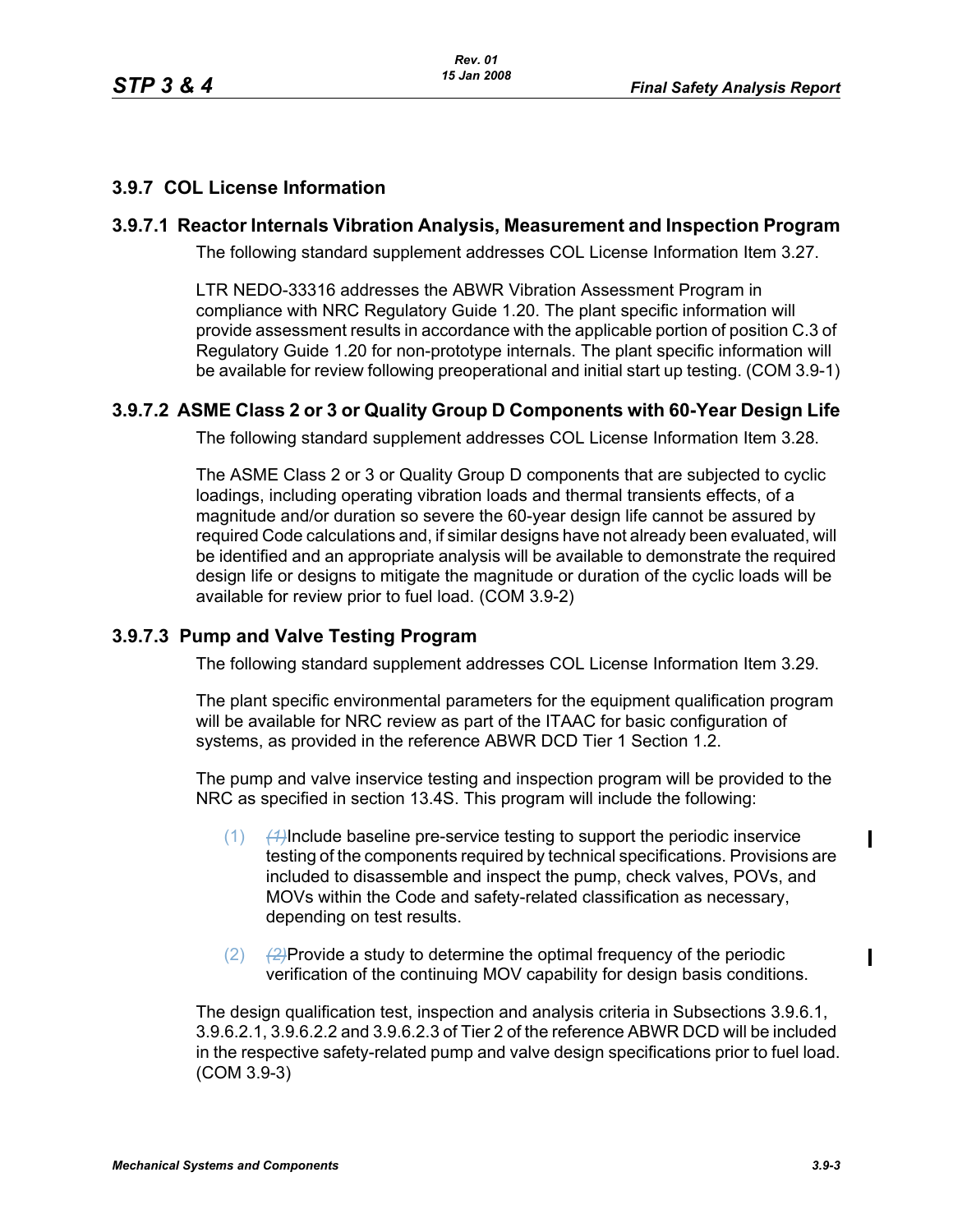The design, qualification, and preoperational testing for MOVs as discussed will conform to the provisions in Subsection 3.9.6.2.2 of Tier 2 of the reference ABWR DCD. (COM 3.9-4)

SRV IST requirements are included in Table 3.9-8 (B21 Nuclear Boiler System Valves) and additional SRV testing including technical specification testing is described in Section 5.2.2.10.

As is described for ISI in COL License Information item 6.6.9.1, inservice tests to verify operational readiness of pumps and valves, whose function is required for safety, conducted during the initial 120-month interval must comply with the requirements in the latest edition and addenda of the Code incorporated by reference in 10 CFR 50.55a(b) of this section on the date 12 months before the date of issuance of the operating license (or the optional ASME Code cases listed in NRC Regulatory Guide 1.192 that is incorporated by reference in 10 CFR 50.55a(b) of this section), subject to the limitations and modifications listed in 10 CFR 50.55a(b) of this section.

As is described for ISI in COL License information item 6.6.9.1, inservice tests to verify operational readiness of pumps and valves, whose function is required for safety, conducted during successive 120-month intervals must comply with the requirements of the latest edition and addenda of the Code incorporated by reference in 10 CFR 50.55a(b) of this section 12 months before the start of the 120- month interval (or the optional ASME Code cases listed in NRC Regulatory Guide 1.147, through Revision 14, or 1.192 that are incorporated by reference in 10 CFR 50.55a(b) of this section), subject to the limitations and modifications listed in 10 CFR 50.55a(b) of this section.

#### **3.9.7.4 Audit of Design Specification and Design Reports**

The following site-specific supplement addresses COL License Information Item 3.30.

The design specification and design reports required by ASME Code for vessels, pumps, valves and piping systems for the purpose of audit will be made available for NRC review.

The piping system design is consistent with the construction practices, including inspection and examination methods, of the ASME Code 1989 edition with no addenda.

ASME Code editions and addenda other than those listed in Tables 1.8-21 and 3.2-3, will not be used to design ASME Code Class 1, 2 and 3 pressure retaining components and supports.

 $\mathbf I$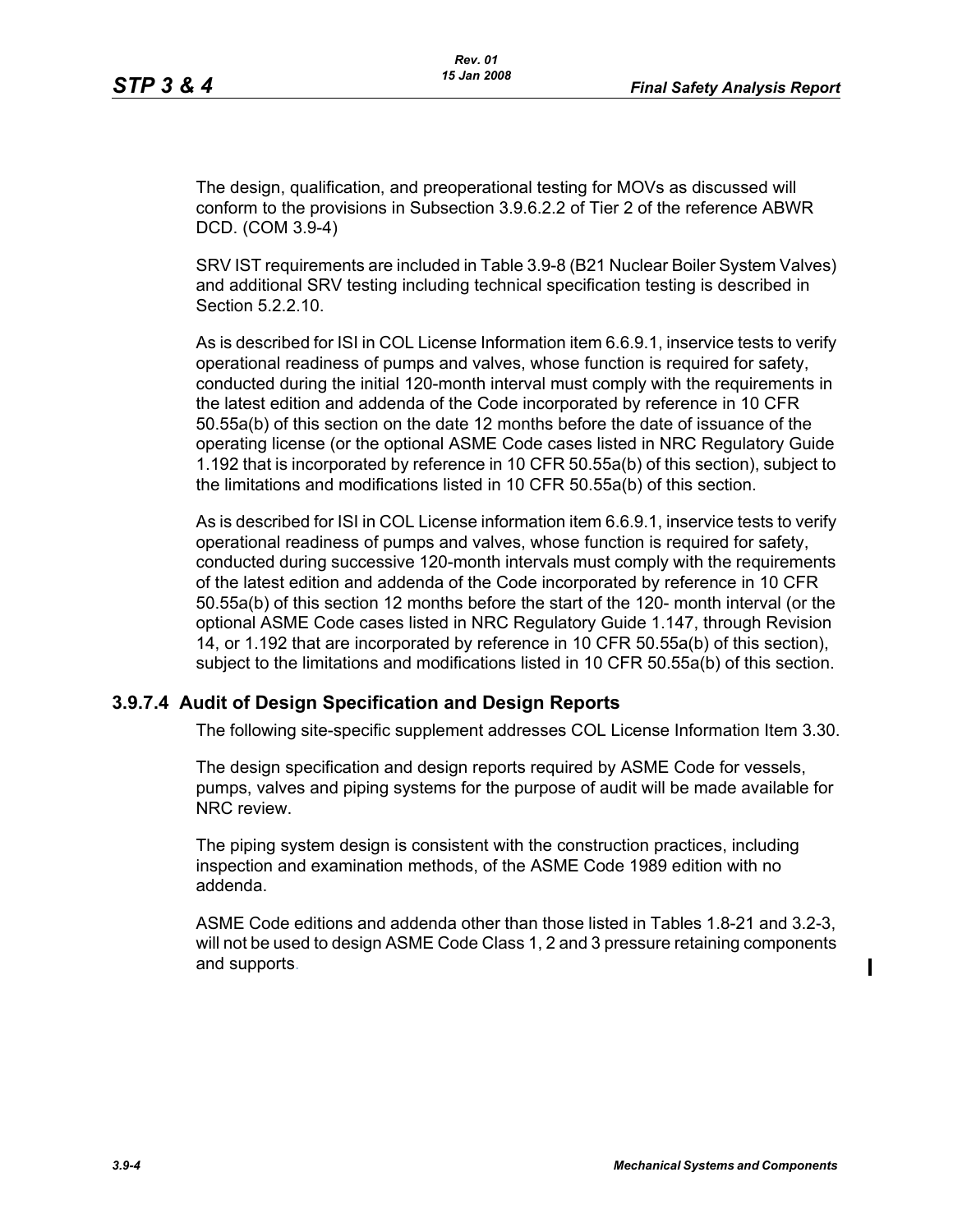# **Table 3.9-1 Plant Events**

| <b>B. Dynamic Loading Events</b> <sup>5</sup> |                                                                           |                                                          |                                      |
|-----------------------------------------------|---------------------------------------------------------------------------|----------------------------------------------------------|--------------------------------------|
|                                               |                                                                           | <b>ASME Code</b><br><b>Service</b><br>Limit <sup>1</sup> | No. of<br>Cycles/Events <sup>2</sup> |
|                                               | 13. Safe Shutdown Earthquake (SSE) at Rated Power Operating<br>Conditions | Do                                                       | 1 Gycle Event <sup>4</sup>           |

## **Table 3.9-8 Inservice Testing Safety-Related Pumps and Valves**

| <b>MPL</b> | System                      | Pump Page No. | Valve Page No. |  |
|------------|-----------------------------|---------------|----------------|--|
| <b>P56</b> | <b>Breathing Air System</b> |               | 3.9-132        |  |